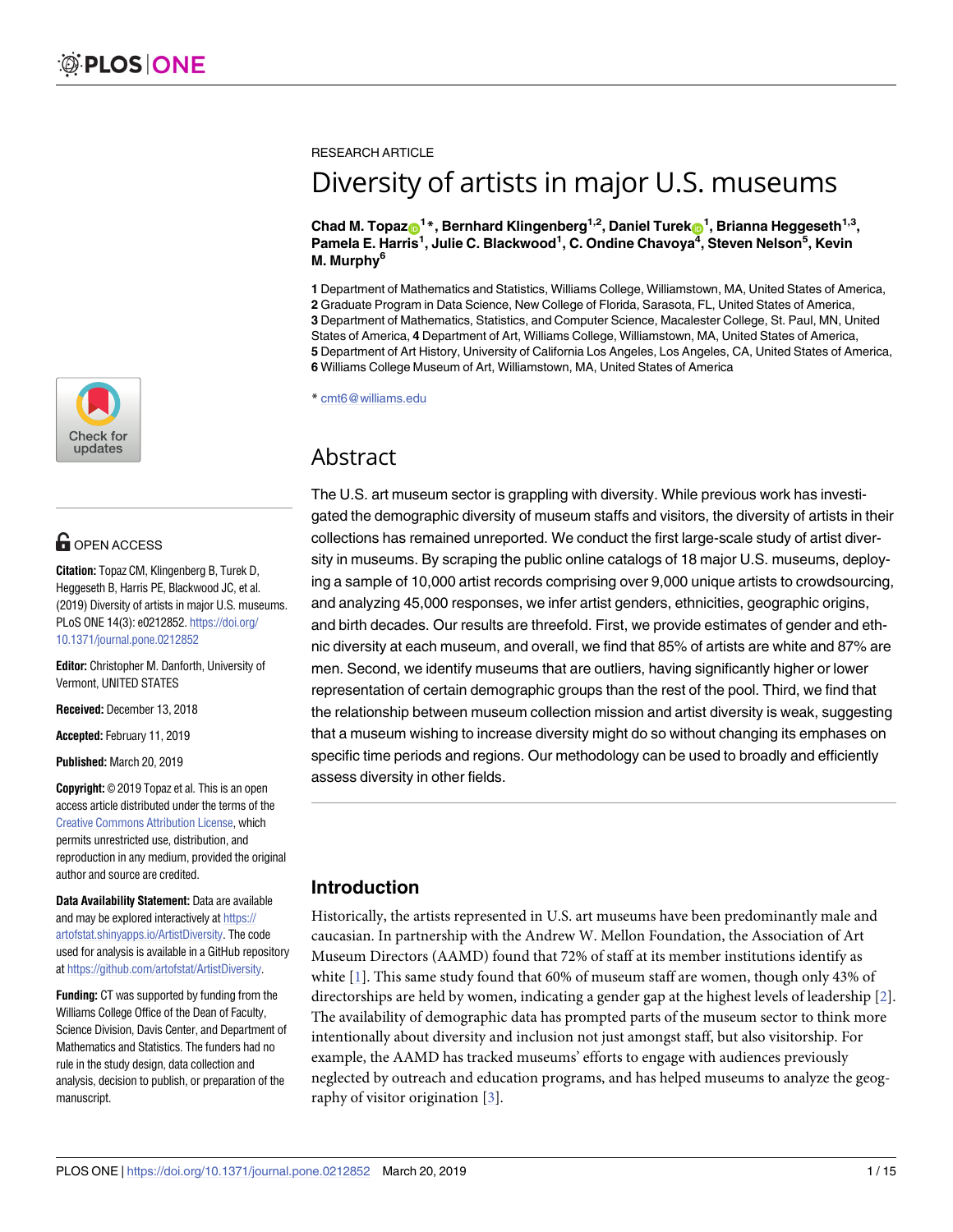<span id="page-1-0"></span>**Competing interests:** The authors have declared that no competing interests exist.

All of these diversity efforts involve programs and people rather than collections. If museums find knowledge of staff and visitor demographics important for programming decisions, one might ask if demographics of the artists are important for collection decisions. Anecdotal evidence suggests that some museums are attempting to remediate low levels of diversity in their collections. For instance, in one field, the Art of the United States (U.S.), museums across the country have worked in recent years to incorporate art by women, African Americans, Latinxs, Asian Americans, and Native Americans into a narrative once dominated by white male artists [[4–6\]](#page-13-0). With such increased attention, it is now not unusual for these museums to compete with each other for major works of African American art [\[7](#page-13-0)].

Efforts towards diversifying collections might be improved by first quantifying the diversity of U.S. art museum collections. We have carried out, and now report on, the first large-scale data science study to measure the genders, ethnicities, geographic origins, and birth decades of artists in the collections of 18 major U.S. art museums.

Our work lies in the context of other studies of diversity in academia, advertising, and employment such as  $[8-10]$ , and has implications for shaping a museum's collection practices and priorities as well as on the disciplines of art history, cultural history and museum studies. Additionally, beyond the sphere of art, our methodology can be used to assess diversity on a large scale in other fields.

To understand and interpret the diversity of artists in major U.S. art museum collections, it is necessary to study a large data set. While one approach would be to gather artist demographics manually, given the large number of artists, this would be slow and inefficient. Instead, in the spirit of work such as [[11](#page-13-0)], we adopt a crowdsourcing approach and use data science tools to obtain a large dataset of artists and their demographics.

#### **Methods**

#### **Overview**

We scraped the public online collections of 18 major U.S. art museums, retaining the museum name, artist name, and a web link pointing to the artist's entry in the museum's collection. Then, we deployed a large random subset of scraped records to the crowdsourcing platform Amazon Mechanical Turk (MTurk) and asked crowdworkers to research the demographics of each sampled artist, using the web link as a starting point. Crowdworkers reported their inferences of gender, ethnicity, national origin, and birth year, along with a numerical rating of confidence in each inference. We put in place multiple safeguards and checkpoints to ensure the quality of our data. Starting with the data obtained from crowdworkers, we first eliminated records that did not correspond to individual, identifiable artists. For each remaining record, we aggregated the inferences of multiple crowdworkers and if their responses were sufficiently self-consistent, we made a final inference of each artist's demographic characteristics.

#### **Museum selection**

We started with a convenience sample of 18 museums whose full collections were listed on a publicly accessible website, and that the art and art history scholars on our research team considered to be well-known and representative of the larger U.S. museum landscape. In considering these 18 museums, our art and art history scholars also sought to represent museums that come from different regions of the country and that have different funding models; see columns 2–4 of [Table](#page-2-0) 1. For concision, we henceforth refer to museums by their abbreviations as given in this table. The four geographic regions are those used by the U.S. Census Bureau. The funding models refer specifically to the museum's collection. For example, the MMA building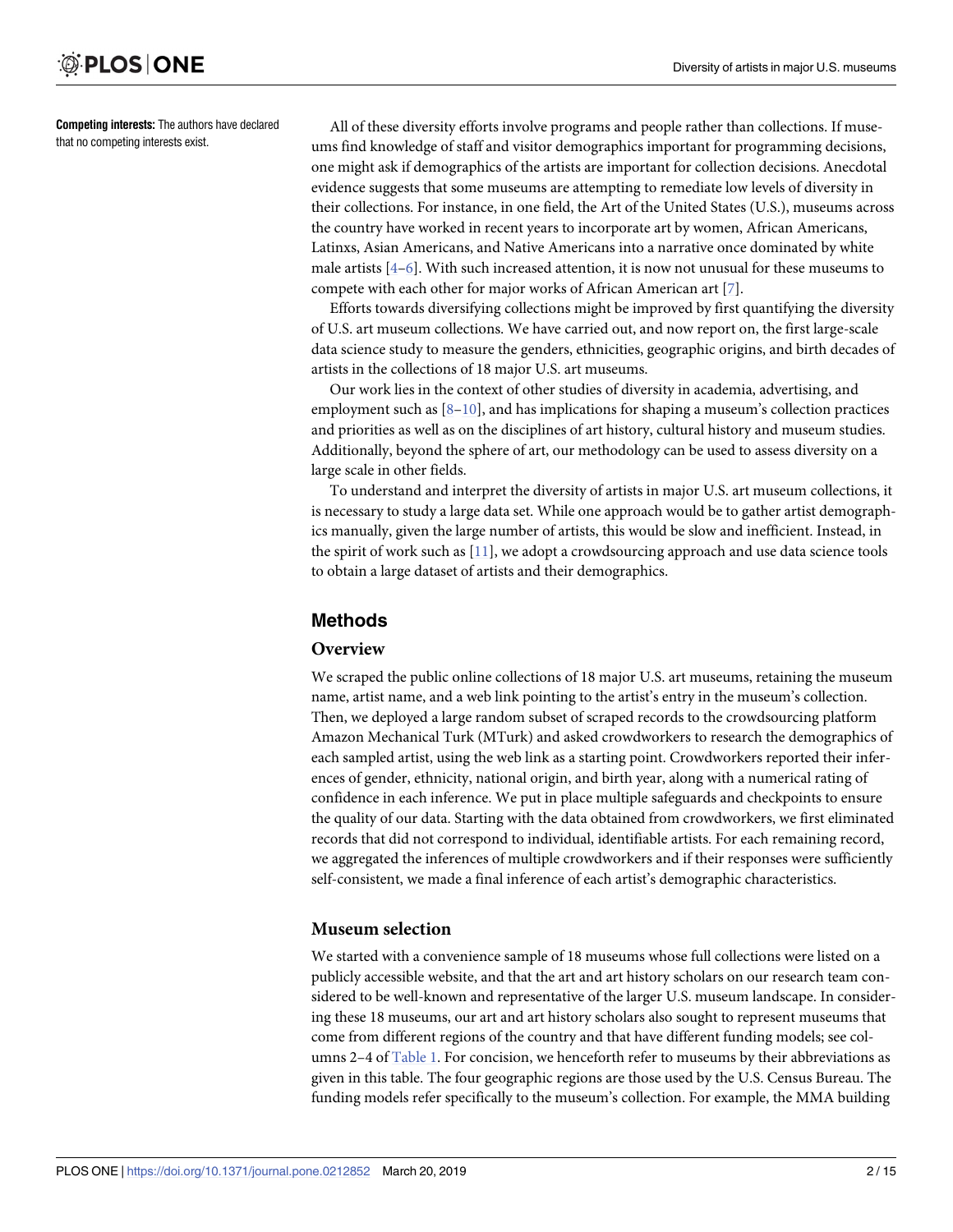<span id="page-2-0"></span>[Table](#page-1-0) 1. Data for the 18 major U.S. art museums in our study. These museums are distributed across U.S. geographic regions and have a range of collection funding model types. Museums are arranged into groups according to their collecting mission as determined by a cluster analysis; see [Results](#page-6-0). The table below summarizes our data, including the date we scraped records from websites, the number of records scraped, the number of records randomly sampled from the scraped records, and the number and percentage of sampled records from a museum's collection determined to be individual, identifiable artists (IIA). Overall, there are 10,108 IIA records and we make confident gender, ethnicity, regional origin, and birth decade inferences (CGI, CEI, CRI, CBI) for, respectively, 89%, 82%, 83%, and 79% of these.

| Group          | Museum <sup>1</sup> | Region <sup>2</sup> | Type <sup>3</sup> | Date       | Scraped | Sampled | <b>IIA</b>  | CGI        | <b>CEI</b> | <b>CRI</b> | <b>CBI</b> |
|----------------|---------------------|---------------------|-------------------|------------|---------|---------|-------------|------------|------------|------------|------------|
|                | DIA                 | M                   | PUB               | 2017-06-28 | 5528    | 751     | 627 (83%)   | 578 (92%)  | 509 (81%)  | 523 (83%)  | 506 (81%)  |
|                | MMA                 | N                   | PRI               | 2018-05-11 | 35612   | 764     | 669 (88%)   | 589 (88%)  | 531 (79%)  | 517 (77%)  | 411(61%)   |
|                | <b>MFAB</b>         | N                   | PRI               | 2017-07-17 | 24994   | 785     | 611 (78%)   | 503 (82%)  | 472 (77%)  | 471 (77%)  | 406 (66%)  |
|                | <b>NGA</b>          | S                   | PUB               | 2017-06-28 | 13856   | 400     | 374 (94%)   | 336 (90%)  | 309 (83%)  | 325 (87%)  | 295 (79%)  |
|                | <b>PMA</b>          | N                   | PRI               | 2017-06-28 | 14329   | 747     | 654 (88%)   | 560 (86%)  | 533 (81%)  | 520 (80%)  | 462 (71%)  |
| 2              | AIC                 | M                   | PRI               | 2017-06-28 | 10998   | 466     | 405 (87%)   | 359 (89%)  | 342 (84%)  | 352 (87%)  | 330 (81%)  |
|                | NAMA                | M                   | PRI               | 2017-06-28 | 4725    | 627     | 570 (91%)   | 509 (89%)  | 472 (83%)  | 463 (81%)  | 434 (76%)  |
|                | <b>RISDM</b>        | N                   | <b>UNI</b>        | 2018-05-08 | 4283    | 780     | 620 (79%)   | 535 (86%)  | 478 (77%)  | 498 (80%)  | 440 (71%)  |
|                | <b>YUAG</b>         | N                   | UNI               | 2018-05-17 | 10200   | 710     | 668 (94%)   | 586 (88%)  | 563 (84%)  | 569 (85%)  | 532 (80%)  |
| 3              | <b>DMA</b>          | S                   | PRI               | 2017-06-29 | 4053    | 700     | 605 (86%)   | 551 (91%)  | 495 (82%)  | 503 (83%)  | 482 (80%)  |
|                | DAM                 | W                   | PRI               | 2017-06-28 | 912     | 776     | 733 (94%)   | 675 (92%)  | 610 (83%)  | 644 (88%)  | 648 (88%)  |
|                | <b>HMA</b>          | S                   | PRI               | 2018-05-10 | 440     | 430     | 402 (93%)   | 382 (95%)  | 348 (87%)  | 365 (91%)  | 371 (92%)  |
|                | <b>LACMA</b>        | W                   | PUB               | 2018-05-17 | 14164   | 732     | 635 (87%)   | 548 (86%)  | 513 (81%)  | 552 (87%)  | 510 (80%)  |
|                | MFAH                | S                   | PRI               | 2018-05-14 | 13250   | 867     | 696 (80%)   | 615 (88%)  | 560 (80%)  | 570 (82%)  | 560 (80%)  |
| $\overline{4}$ | <b>MOCA</b>         | W                   | PRI               | 2017-06-26 | 1226    | 424     | 419 (99%)   | 389 (93%)  | 377 (90%)  | 376 (90%)  | 394 (94%)  |
|                | MOMA                | N                   | PRI               | 2017-06-27 | 21187   | 445     | 376 (84%)   | 337 (90%)  | 300 (80%)  | 286 (76%)  | 295 (78%)  |
|                | <b>SFMOMA</b>       | W                   | PRI               | 2017-06-28 | 3376    | 596     | 531 (89%)   | 493 (93%)  | 450 (85%)  | 473 (89%)  | 478 (90%)  |
| 5              | <b>WMAA</b>         | N                   | PRI               | 2017-06-02 | 3524    | 522     | 513 (98%)   | 471 (92%)  | 434 (85%)  | 425 (83%)  | 472 (92%)  |
|                | Overall             |                     |                   |            | 186657  | 11522   | 10108 (88%) | 9016 (89%) | 8296 (82%) | 8432 (83%) | 8026 (79%) |

1 DIA = Detroit Institute of Arts; MMA = Metropolitan Museum of Art; MFAB = Museum of Fine Arts, Boston; NGA = National Gallery of Art; PMA = Philadelphia Museum of Art; AIC = Art Institute of Chicago; NAMA = Nelson-Atkins Museum of Art; RISDM = Museum of Art, Rhode Island School of Design; YUAG = Yale University Art Gallery; DMA = Dallas Museum of Art; DAM = Denver Art Museum; HMA = High Museum of Art; LACMA = Los Angeles County Museum of Art; MFAH = Museum of Fine Arts, Houston; MOCA = Museum of Contemporary Art, Los Angeles; MOMA = Museum of Modern Art; SFMOMA = San Francisco Museum of Modern Art; WMAA = Whitney Museum of American Art.

 ${}^{2}M$  = Midwest, N = Northeast, S = South, W = West.

 ${}^{3}$ PUB = Public, PRI = Private, UNI = University.

<https://doi.org/10.1371/journal.pone.0212852.t001>

is owned by New York City but the collections are held by a private corporation, so we classified this museum as private.

#### **Data scraping**

For each museum in our study, we read the museum website Terms of Service and verified that gathering data for research would comply with them, as well as with United States Fair Use doctrine. We then scraped the catalog of holdings  $[12-29]$  $[12-29]$  $[12-29]$  using customized code we wrote with the R project for statistical computing [\[30\]](#page-14-0), retaining a web link for each item. Depending on the museum, the link pointed to a web page of biographical information about the artist, a specific work by the artist, a page depicting multiple works by the artist, or, simply, the museum's main web page.

Every museum catalog in our study contained records that did not correspond to individual, identifiable artists (IIA). Some of these records were for unknown artists appearing with blank information or the phrase "unknown." Some corresponded to works with only geographic, cultural, and/or temporal information available, *e.g*., "North American Indian" or "Unidentified artist, French, second quarter 18th century." Some were for works created by a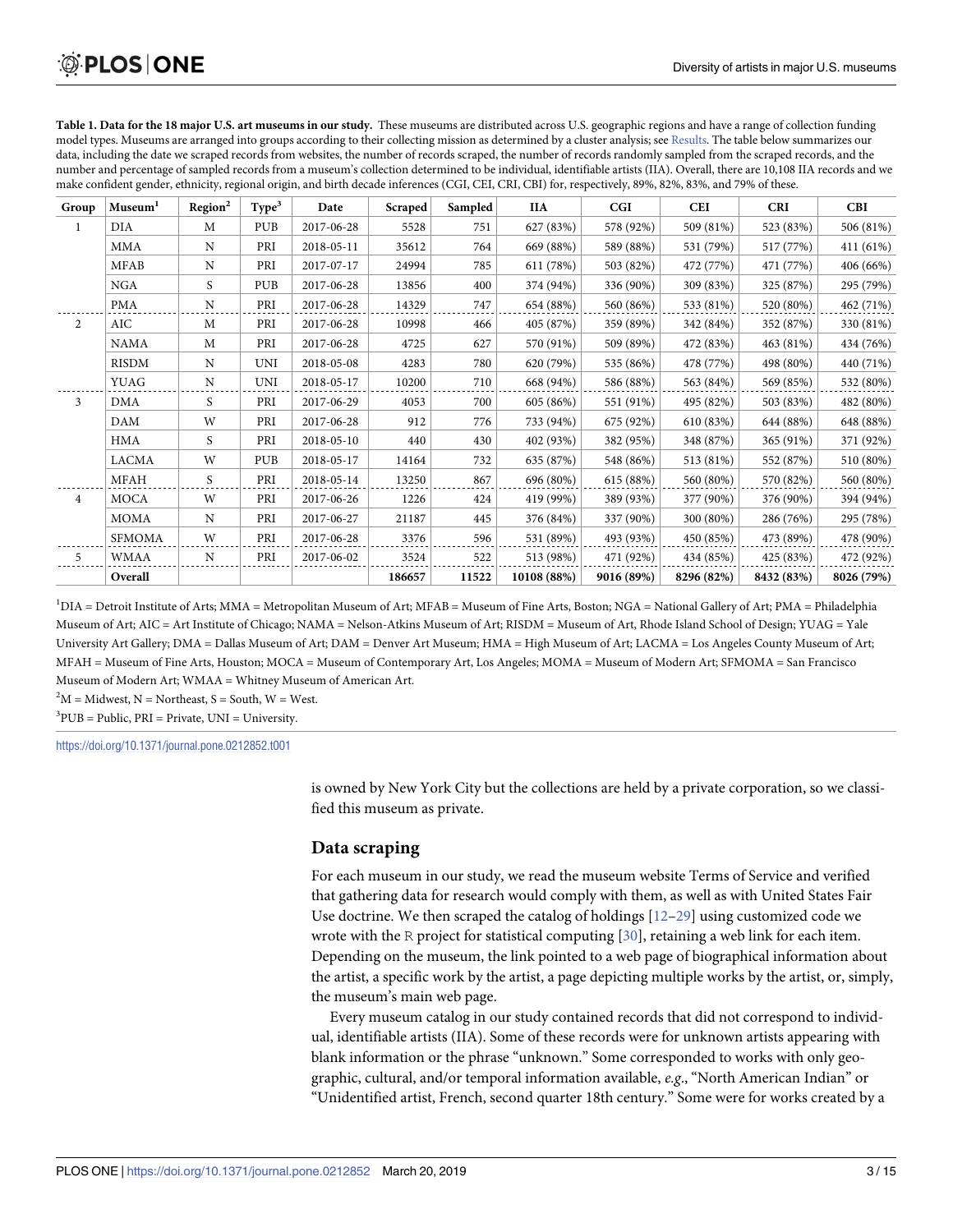<span id="page-3-0"></span>design, production, or architecture firm, *e.g*., "Amstel Porcelain Company." Finally, some were works created by a collaboration of individuals, *e.g*., "Maurice Loewy and Pierre Puiseux."

Because much of the scraped data did not carry structured metadata, and because there exist many different types of non-IIA records (as described above), it is difficult to automatically classify artist records as IIA vs. non-IIA. At this stage, we only excluded records for which the artist field included "Company," "& Co," or "& Sons." For all remaining records, we deferred IIA determination to crowdsourcing.

#### **Survey instrument**

**Survey overview.** Some museums in our study listed online artist birth years and geographic origins. Of the 18 museums we selected, only one, namely NAMA, provided any gender information, and this information was only available for a subset of the artists. No museum websites listed artist ethnicity. We inferred all four demographic traits through a survey instrument deployed via crowdsourcing. The instrument was drafted, tested, and refined in a small pilot study of 600 artist-museum records randomly sampled from four museums in our study. In our final instrument, crowdworkers were provided with an artist-museum record. Workers were instructed to research the artist using the museum web link provided and any other resources, potentially including Google and Wikipedia. The instrument consisted of 10 questions; the complete text of our survey appears in [[31](#page-14-0)]. The first question asked whether the artist is an IIA. All subsequent questions allowed the worker to answer that the artist is non-IIA. These subsequent questions asked for the artist's gender (including an option for nonbinary), primary ethnicity (allowing for more than one), national origin, and birth year. For each demographic question, we also asked workers for their degree of confidence in their response (low =  $1/3$ , medium =  $2/3$ , high =  $3/3$ ).

#### **Sampling and crowdsourcing**

We deployed our survey instrument via MTurk. MTurk is a virtual labor market for Human Intelligence Tasks (HITs), tasks that are difficult or impossible to automate with computer code. In the MTurk system, we acted as requesters, posting HITs that workers could complete for wages that we set. MTurk is commonly used for research in the social sciences and computer science [[32](#page-14-0), [33](#page-14-0)]. Because of its growing importance as a research tool, MTurk has itself become a subject of news and study [\[34\]](#page-14-0).

When deploying HITs to MTurk, we took six steps to ensure data quality. First, we only hired workers who had completed at least 1,000 HITs prior to participating in our study, guaranteeing a sufficient level of experience. Second, we only hired workers with an approval rating of 99% or higher for past work, providing confidence in their responses. Third, and most importantly, we had each artist-museum record researched by at least five independent workers. As we will describe, we used this redundancy to form consensus demographic inferences. Fourth, fifth and sixth, as we will also describe, we removed data from workers who appeared not to participate in good faith, manually validated a subsample of our demographic inferences, and checked internal and external consistency of the data.

We deployed HITs in two stages. In the first stage, we randomly sampled 400 records from each museum's scraped artist database. The second stage sample size varied from museum to museum based on the proportion of IIAs determined from the first stage. Those museums with a high proportion of IIAs needed fewer additional samples to achieve our target margin of error of 3.3% for gender inference compared to museums with smaller proportions of IIAs. The 3.3% margin of error was based on demographic information from our pilot study and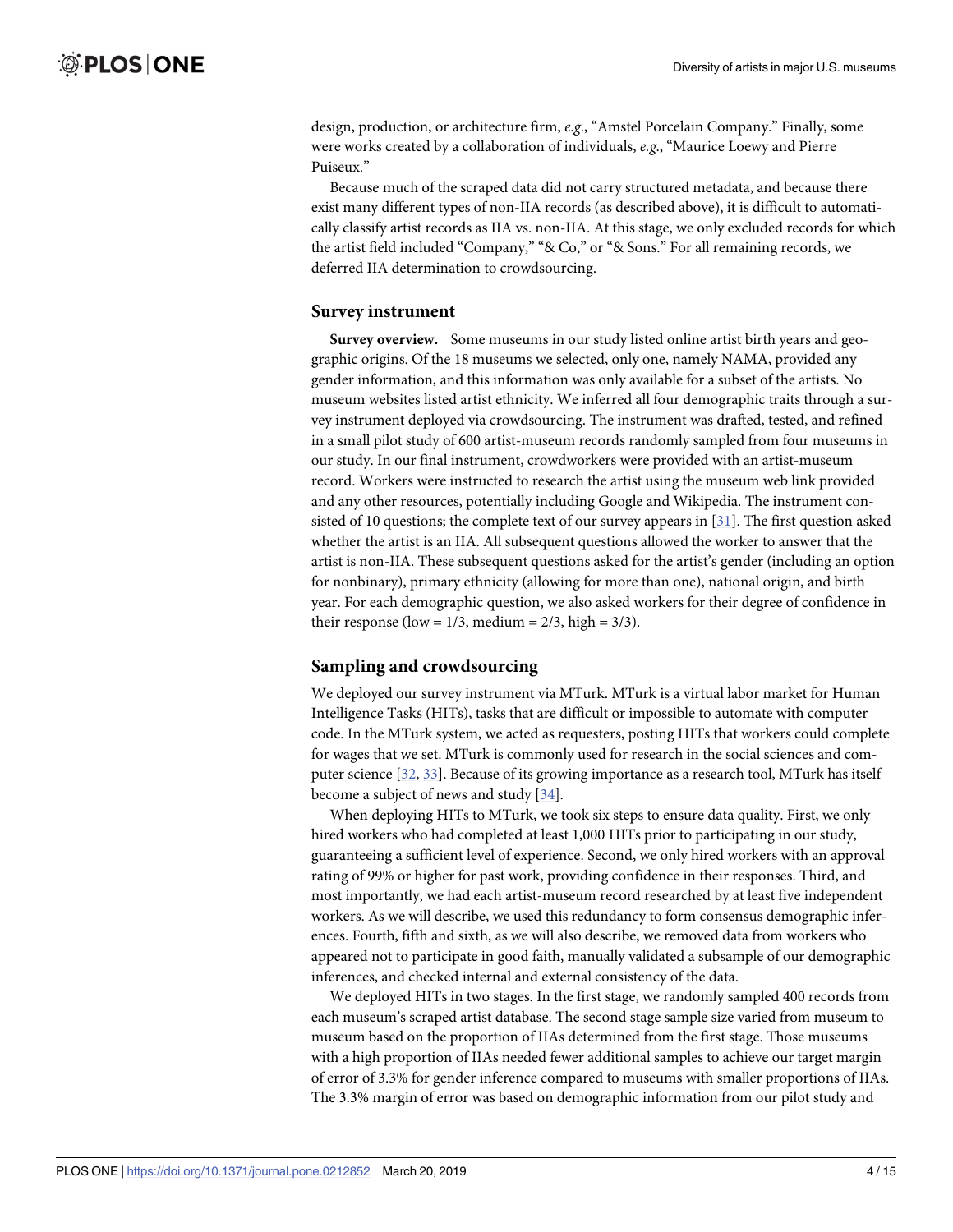<span id="page-4-0"></span>budgetary restrictions. The combined stage 1 and stage 2 sample size of artist records drawn from each museum is shown in Column 7 of [Table](#page-2-0) 1. Due to investigator error, 279 artistmuseum records were deployed more than once; we retained the unintentionally gathered data. In total, we deployed 59,630 HITs to MTurk, corresponding to 11,522 unique artistmuseum pairs.

A small number of workers completed unusually many HITs, with most completed in 30 seconds or less. We analyzed data submitted by the 17 most prolific workers, who each completed between 581 and 1,391 HITs, and found that eight of them appear to have acted in bad faith, submitting large quantities of incorrect information. We excluded all data from these eight workers, totaling 7,147 HITs, or 12% of the HITs deployed. This does not significantly decrease our ability to analyze artist demographics, since we deployed at least five HITs per record. After removing data from bad-faith workers, only 107 of our artist-museum records (less than 1%) had fewer than three HITs. Nonetheless, for future studies, we would limit the number of HITs a worker can complete in order to protect against dishonest behavior. For insights into the reliability of raw data gathered on MTurk, see, *e.g*., [[35](#page-14-0), [36](#page-14-0)]. After eliminating data from the bad-faith workers, we calculated an average HIT completion time of 106 seconds, resulting in an average hourly wage of just over \$10 paid to workers.

#### **Individual, identifiable artists**

We used responses to Question 1 of our survey to evaluate which records corresponded to IIA. To identify a record as IIA, we required that it was evaluated by at least three workers, and that a majority of the workers classified it as IIA. We excluded HIT results for which the worker disagreed with the IIA consensus. For example, for Elizabeth Baillon from PMA's collection, four out of five workers indicated that the artist was IIA. We therefore retained the record as IIA but excluded the one worker who disagreed. Column 8 of [Table](#page-2-0) 1 shows the number and percentage of IIA records we identified for each museum. Overall, we found 10,108 records to be IIA, representing 88% of those sampled and comprising 45,202 HITs. We restricted attention to these data, which we refer to as IIA records and IIA responses. For each demographic inference below, we excluded IIA responses for which the worker indicated that they could not determine an inference or that the artist was not IIA (inconsistent with their Question 1 response), resulting in slightly fewer than 45,202 completed HITs. For each demographic inference below, we state the number of available responses.

#### **Gender**

Of 43,576 IIA responses available for gender analysis, 54 identified an artist's gender as nonbinary, each corresponding to a different IIA record. We excluded these responses from gender analysis as we could not confidently conclude any artists to have nonbinary gender. For each remaining response, we created a gender score by assigning the value -1 to man and +1 to woman, and weighting by the degree of confidence [[11](#page-13-0)]. We then averaged all gender scores for a given record. To make a confident gender inference, we required the mean gender score of an IIA record to be at least 0.65 in magnitude (see Validation) and we required at least three IIA responses. We refer to cases meeting these requirements as confident gender inferences (CGI). For example, artist Bai Yiluo had four responses inferring gender. Three inferred man with high confidence 3/3 and one inferred woman with low confidence 1/3, so the mean gender score was  $(1/4)[(-1) \cdot 3/3 + (-1) \cdot 3/3 + (-1) \cdot 3/3 + (1) \cdot 1/3] = -0.67$ , and we inferred the artist to be a man. Column 9 of [Table](#page-2-0) 1 summarizes CGI records.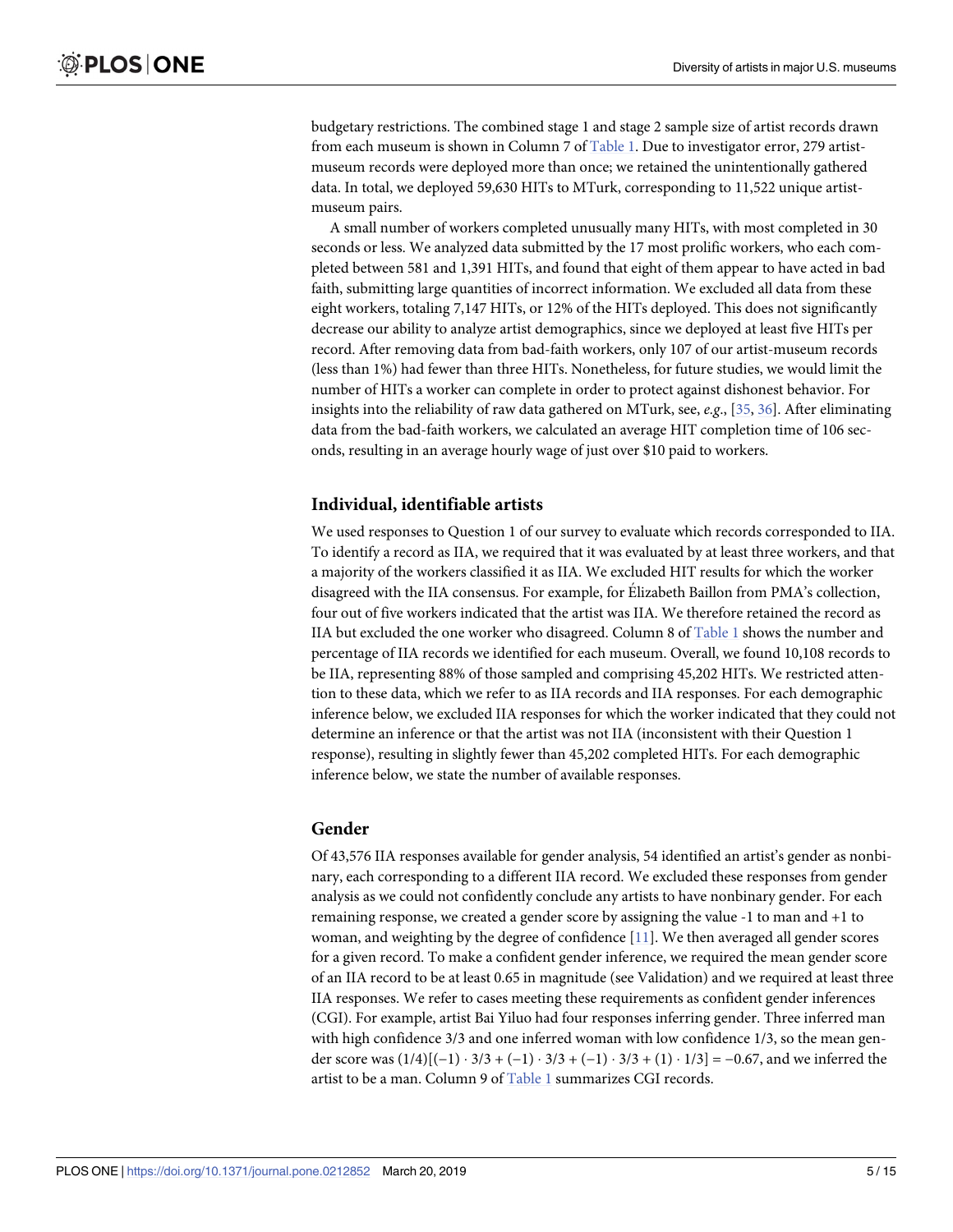#### <span id="page-5-0"></span>**Ethnicity**

Of 41,353 IIA responses available for ethnicity analysis, only 592 provided a free-text ethnicity. Nearly all of the free-text responses erroneously contained birth year or national origin information. We excluded all free-text data but retained multiple choice responses since workers could also select ethnicities from our list. This list consisted of race and ethnicity categories from the U.S. census augmented with a category for Middle Eastern or North African people, who would otherwise be classified as white under the strict census scheme. Most ethnicities in our data set were Asian, Black/African American, Hispanic/Latinx or white. Only 2,903 responses indicated the remaining ethnicities in our list, namely American Indian or Alaska Native, Native Hawaiian or other Pacific Islander, and Middle Eastern or North African. We combined these three categories into one called "other." For each IIA record and each ethnicity, we assigned a mean confidence-weighted score similar to our gender score, but now ranging between 0 and 1, with 1 corresponding to a strong consensus that the artist is a member of the ethnic group. If the mean score exceeded 0.65 and there were at least three IIA responses indicating that ethnicity, then we inferred that the artist had that ethnicity. Though our survey instrument allowed for the possibility of multiple primary ethnicities, we found that only two out of our 10,108 IIA records were confidently inferred as such. We excluded these two IIA records and treated primary ethnicity as a single categorical variable with five categories. Our confident ethnicity inferences (CEI) are summarized in Column 10 of [Table](#page-2-0) 1.

#### **Geographic origin**

For the 42,253 IIA responses available for geographic analysis, we mapped national origin response to one of the seven GEO3 regions used by the United Nations [\[37\]](#page-14-0). For each IIA record, we assigned a mean confidence-weighted score to each region attributed to the artist. If the mean score was greater than or equal to 0.8 and there were at least three IIA HITs for that region, we accepted that region as a confident regional origin inference (CRI); otherwise we made no inference. For example, for artist Adriane Herman, four workers chose national origin of USA with confidence 3/3 and one chose Denmark with confidence 3/3. We assigned a score of  $(1/5)[3/3 + 3/3 + 3/3 + 3/3] = 0.8$  to North America and  $(1/5)(3/3) = 0.2$  to Europe, and inferred the region as North America. Column 11 of [Table](#page-2-0) 1 summarizes CRI records.

### **Birth decade**

Of the IIA HITs available for analysis of birth year, we retained the 40,424 responses containing three or four digit numbers. Within each artist-museum record, we calculated a *z*-score for each response and discarded responses with |*z*|*>*1, unless the response was within one year of the mean, in which case we accepted it as a small typographical error. If an IIA record had at least three responses after discarding outliers, we made a confident birth decade inference (CBI) by taking a confidence-weighted average of the birth years and rounding to the nearest decade. For example, for artist Alonso Sánchez Coello, one worker replied with an empty birth year, two chose 1831 with highest confidence, and two chose 1832 with highest confidence. We discarded the empty response and computed the average birth year  $(1/4)[(3/3) \cdot 1831 + (3/4)$  $3) \cdot 1831 + (3/3) \cdot 1832 + (3/3) \cdot 1832$ , which to the nearest decade is 1830. Column 12 of [Table](#page-2-0) 1 summarizes CBI records.

#### **Validation**

Above, we set score thresholds to make confident inferences, for example, 0.65 on our gender score. We chose these thresholds to give agreement with data we validated. To validate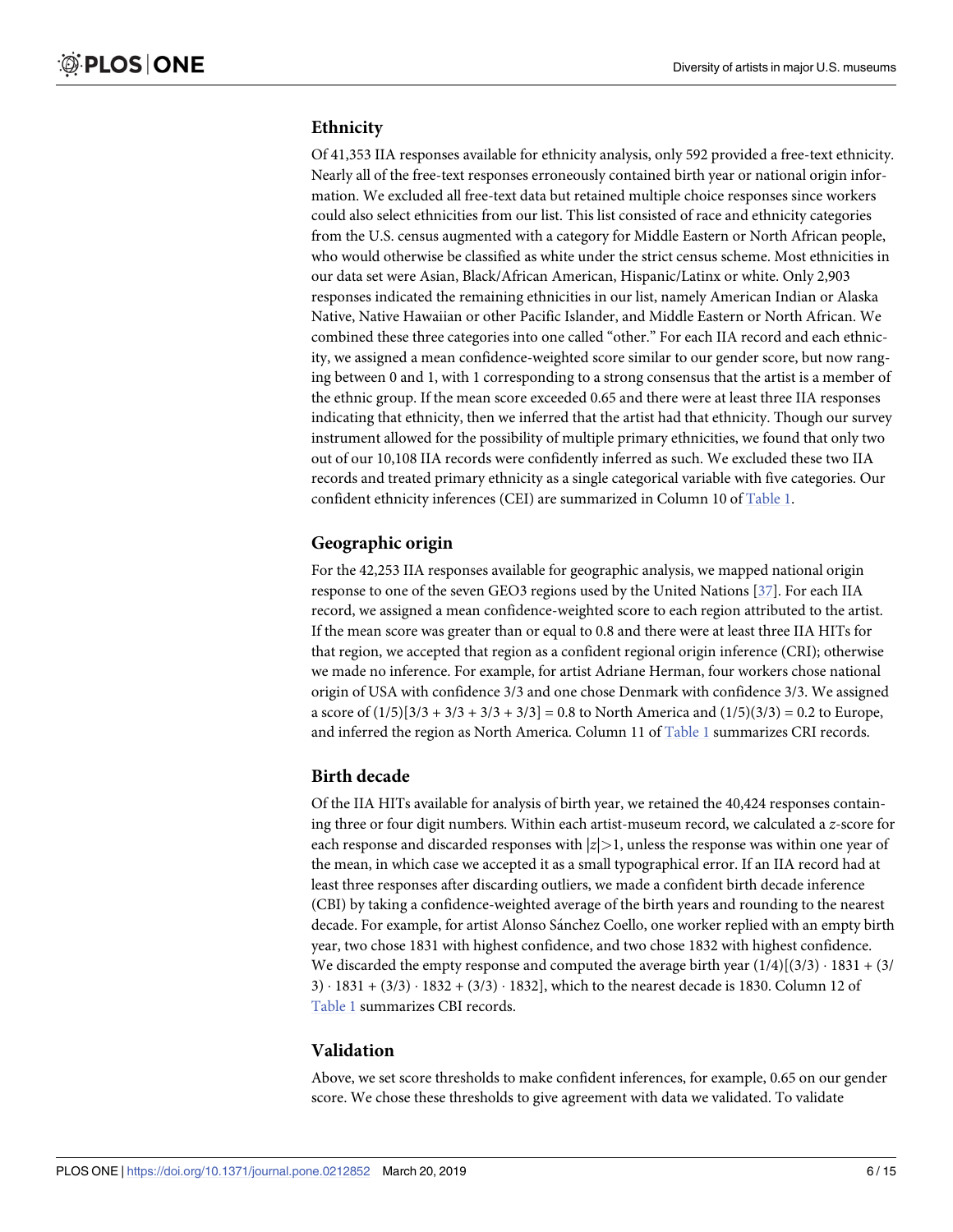<span id="page-6-0"></span>crowdsourced inferences, our team researched demographics for 374 randomly sampled artist-museum records, with at least 20 sampled per museum. This validation set accounted for 3.7% of our IIA records. We were able to manually infer gender for 368 records, geographic origin for 370, and birth decade for 350, and obtained perfect agreement, with no errors in the crowdsourced inferences. For ethnicity, we made 291 inferences and found one discrepancy. We inferred Rirkrit Tiravanija (in the MCA collection) to be Asian because his parents are Thai, whereas crowdworkers chose Hispanic/Latinx, likely because he was born in Bueno Aires. This error accounts for 0.3% of the validated data on ethnicity.

Because several artists (717 in total) appeared in two or more collections, we could check the internal consistency of our data to see if an artist's demographics were consistently inferred across collections. For gender, we found no inconsistencies, although for 79 artists we found a confident gender inference in some museums but not others. For instance, Rachel Lachowicz was inferred as a woman in WMAA and MOCA but had missing gender inference in DAM. For such cases, we verified gender and filled in the missing information. For ethnicity, we had four inconsistencies. For example, Paul Pfeiffer was correctly inferred as Other in SFMOMA but as white in RISDM. We manually corrected these inconsistencies, and similarly, we corrected two inconsistencies for geographic origin and five for birth decade.

To check external consistency, we compared our crowdsourced gender inferences to gender information posted on NAMA's website. NAMA is the only one of the 18 museums that provides gender information on some of their artists. Our sample included 570 IIA records from NAMA. Out of these, NAMA's website had 292 artists (51%) with no gender specified, 198 artists (35%) specified as men, and 80 artists (14%) specified as women. Of the 292 artists with no gender label, our crowdsourcing process confidently inferred 257 (88%) to be men and 5 (2%) to be women. For the remaining 30 artists (10%), crowdsourcing was also not able to provide confident gender inference. Of the 198 artists that NAMA identified as men, crowdsourcing inferred 191 (96%) as men, zero as women, and 7 (4%) as unknown (no confident inference possible). Of the 80 artists that NAMA identified as women, crowdsourcing inferred one (1%) as a man, 55 (69%) as women, and could not confidently infer gender for the remaining 24 (30%) of the artists. The one artist (Maxime Du Camp) NAMA labeled as a woman and crowdsourcing inferred as a man is in fact a man, based on the artist's Wikipedia entry.

Finally, we checked our dataset against another independent but also crowdsourced (and hence possibly erroneous) dataset. The website [www.the-athenaeum.org/](http://www.the-athenaeum.org/) publishes a database of roughly 1,000 women artists with records contributed by users of that site. This database contains 68 of the artists that we also sampled for our study. Of these, our crowdsourcing process inferred one (1%) as a man (Vivian Forbes) and, based on the artist's Wikipedia entry, it appears that this inference is correct. Our crowdsourcing inferred 43 artists (63%) as women and for the remaining 11 (16%), it could not confidently infer gender.

These internal and external validations provide confidence into our inferences, but they also show that recognizing women artists as such may be more difficult than recognizing men using our crowdsourcing approach. This difficulty mirrors the broader issues of systemic bias and women's reduced prominence on the Internet; see, *e.g*., [[38](#page-14-0)]. As a consequence, the true proportion of women artists in our study may be slightly larger than what we report here. Below, we report demographic proportions explicitly accounting for statistical sampling error, but we are aware that a small unknown margin of crowdsourcing error may also be present.

#### **Results**

The artist dataset described above can be accessed and explored online via a web app [[31](#page-14-0)]. Our analysis can be reproduced via R code in a GitHub repository [[39](#page-14-0)].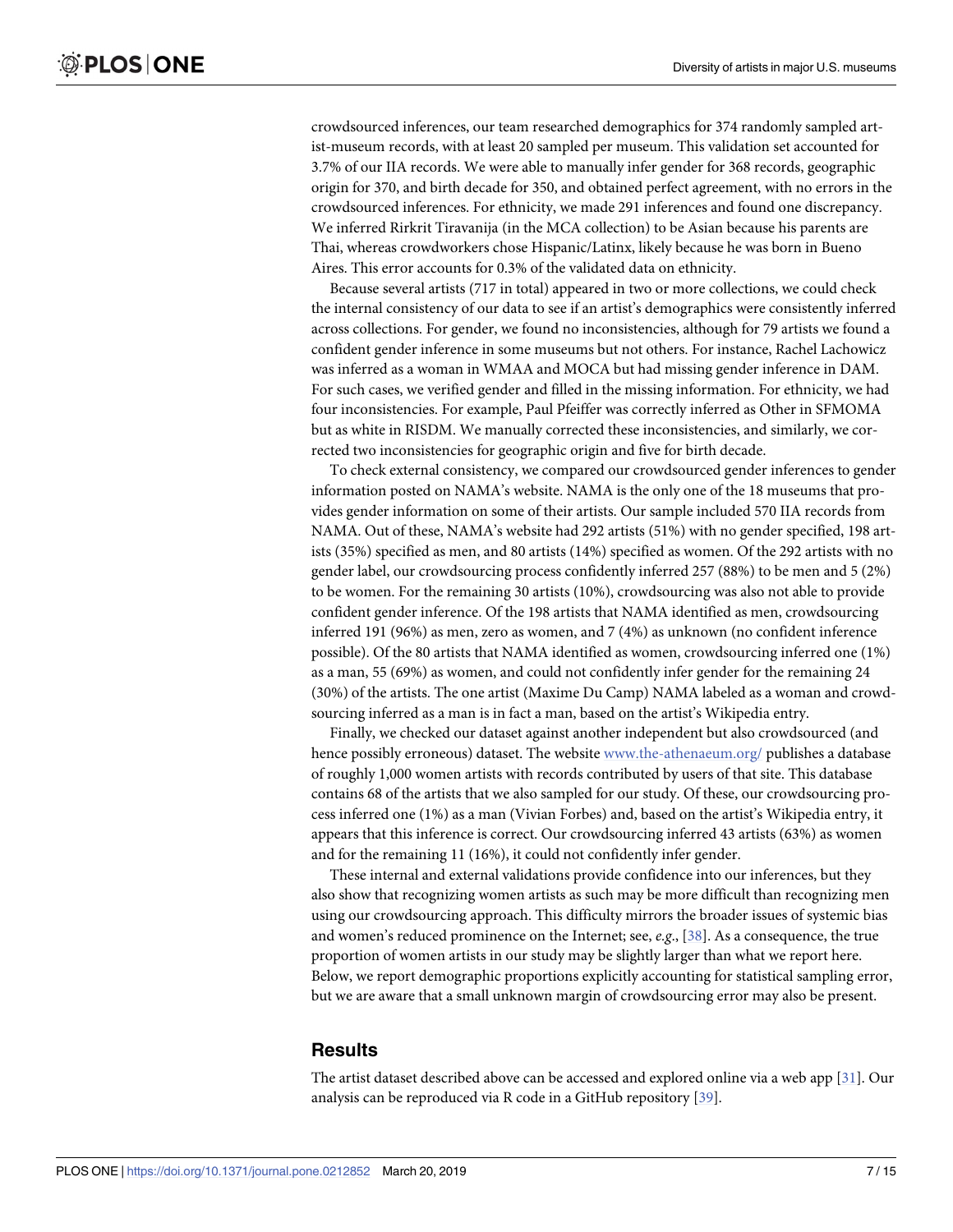<span id="page-7-0"></span>Having inferred and validated demographic data, we now distinguish between two types of demographics. We interpret gender and ethnicity as demographics reflective of artist diversity, and we interpret regional origin and birth decade as reflective of a museum's collection mission and priorities. Below, we present three types of results: (1) overall levels of artist diversity at each museum, (2) identification of outliers that have significantly more or less demographic diversity than the pool of museums at large, and (3) levels of artist diversity interpreted vis-avis museum collection mission demographics. In referring to specific museums, for concision, we again use the abbreviations of museum names as given in [Table](#page-2-0) 1.

#### **Diversity measurements**

Using the confident inferences made by crowdsourcing, we estimated the gender and ethnicity distributions overall and for each museum, summarized in Table 2. In the following, we express all demographic proportions with respect to the pool of individual, identifiable artists for whom we could reach confident demographic inference. In computing statistics for the overall pool (last row of Table 2) we count artists that appear in multiple museums only once. To identify such artists, we used a perfect match in the artist name, leaving us with 9,188 unique artist names. Some artists still may be represented more than once if their name is spelled differently in different museums. However, the effect of this on the overall proportions should be negligible.

With respect to gender, our overall pool of individual, identifiable artists across all museums consists of 12.6% women. With respect to ethnicity, the pool is 85.4% white, 9.0% Asian, 2.8% Hispanic/Latinx, 1.2% Black/African American, and 1.5% other ethnicities. The four

[Table](#page-2-0) 2. Demographic diversity results obtained from our data, with museums listed according to their collection mission cluster; see Table 1 and [Results.](#page-6-0) For each museum, we give the observed percentage of the demographic (gender, ethnicity) as well as a confidence interval for the true proportion. The colored cells indicate that a museum's proportion differs significantly from the overall proportion (excluding that museum) at the familywise 5% significance level. For each demographic, the 18 confidence intervals are multiplicity adjusted via Bonferroni so that the simultaneous coverage probability is 95%. Similarly, the underlying p-values for the tests comparing proportions are also multiplicity adjusted via Bonferroni to control the familywise error rate at 5%.

| Group          | Museum        | Women |              | Asian |              | Black/Af. Am. |             | Hisp./Lat. |             | White |              | Other   |            |
|----------------|---------------|-------|--------------|-------|--------------|---------------|-------------|------------|-------------|-------|--------------|---------|------------|
|                |               | %     | 95% CI       | %     | 95% CI       | %             | 95% CI      | $\%$       | 95% CI      | %     | 95% CI       | %       | 95% CI     |
| $\mathbf{1}$   | DIA           | 7.4   | [4.8, 11.4]  | 2.8   | [1.1, 6.5]   | 1.6           | [0.5, 4.9]  | 0.4        | [0.1, 3.0]  | 94.7  | [90.1, 97.2] | 0.6     | [0.1, 3.3] |
|                | <b>MMA</b>    | 7.3   | [4.7, 11.2]  | 8.1   | [4.9, 13.2]  | 0.2           | [0.0, 2.6]  | 1.5        | [0.5, 4.7]  | 88.9  | [83.3, 92.8] | 1.3     | [0.4, 4.4] |
|                | MFAB          | 8.2   | [5.2, 12.6]  | 16.1  | [11.1, 22.8] | 1.1           | [0.3, 4.3]  | 2.1        | [0.7, 5.8]  | 79.9  | [72.8, 85.5] | 0.8     | [0.2, 3.9] |
|                | <b>NGA</b>    | 10.4  | [6.4, 16.5]  | 1.3   | [0.3, 5.9]   | 0.0           | [0.0, 3.7]  | 0.6        | [0.1, 4.9]  | 97.4  | [92.1, 99.2] | 0.6     | [0.1, 4.9] |
|                | <b>PMA</b>    | 8.8   | [5.8, 13.0]  | 8.3   | [5.0, 13.3]  | 1.1           | [0.3, 4.1]  | 2.4        | [1.0, 6.0]  | 87.8  | [82.1, 91.9] | $0.4\,$ | [0.0, 2.9] |
| $\overline{2}$ | AIC           | 12.5  | [8.2, 18.7]  | 7.0   | [3.6, 13.4]  | 0.3           | [0.0, 3.9]  | 2.0        | [0.6, 6.7]  | 90.4  | [83.4, 94.6] | 0.3     | [0.0, 3.9] |
|                | <b>NAMA</b>   | 11.6  | [8.0, 16.5]  | 9.5   | [5.8, 15.2]  | 0.4           | [0.1, 3.2]  | 1.3        | [0.3, 4.6]  | 86.4  | [80.1, 91.0] | 2.3     | [0.9, 6.1] |
|                | <b>RISDM</b>  | 13.1  | [9.3, 18.1]  | 15.1  | [10.3, 21.6] | 1.0           | [0.3, 4.2]  | 3.1        | [1.3, 7.2]  | 78.2  | [71.1, 84.0] | 2.5     | [1.0, 6.4] |
|                | <b>YUAG</b>   | 11.6  | [8.2, 16.2]  | 14.2  | [9.9, 20.0]  | 0.7           | [0.1, 3.3]  | 2.3        | [0.9, 5.7]  | 81.7  | [75.4, 86.7] | 1.1     | [0.3, 3.9] |
| 3              | <b>DMA</b>    | 15.1  | [11.1, 20.2] | 4.2   | [2.0, 8.6]   | 0.8           | [0.2, 3.8]  | 2.8        | [1.2, 6.7]  | 88.7  | [82.8, 92.7] | 3.4     | [1.5, 7.5] |
|                | <b>DAM</b>    | 13.3  | [9.9, 17.7]  | 9.5   | [6.1, 14.4]  | 1.5           | [0.5, 4.3]  | 5.4        | [3.0, 9.5]  | 79.8  | [73.7, 84.8] | 3.8     | [1.9, 7.4] |
|                | <b>HMA</b>    | 10.7  | [6.9, 16.4]  | 0.9   | [0.1, 4.8]   | 10.6          | [6.2, 17.7] | 1.4        | [0.3, 5.7]  | 86.2  | [78.6, 91.4] | 0.9     | [0.1, 4.8] |
|                | LACMA         | 10.6  | [7.3, 15.2]  | 17.7  | [12.7, 24.3] | 0.0           | [0.0, 2.3]  | 2.9        | [1.2, 6.7]  | 78.2  | [71.3, 83.8] | 1.2     | [0.3, 4.2] |
|                | MFAH          | 16.1  | [12.2, 21.0] | 4.3   | [2.2, 8.3]   | 1.1           | [0.3, 3.9]  | 4.8        | [2.5, 9.0]  | 88.6  | [83.1, 92.4] | 1.2     | [0.4, 4.2] |
| $\overline{4}$ | <b>MOCA</b>   | 24.9  | [19.0, 32.0] | 6.9   | [3.6, 12.8]  | 2.7           | [0.9, 7.3]  | 6.4        | [3.2, 12.2] | 82.8  | [75.1, 88.4] | 1.3     | [0.3, 5.3] |
|                | <b>MOMA</b>   | 11.0  | [6.9, 17.1]  | 10.0  | [5.5, 17.6]  | 2.0           | [0.5, 7.1]  | 3.7        | [1.4, 9.5]  | 83.0  | [74.3, 89.2] | 1.3     | [0.3, 6.1] |
|                | <b>SFMOMA</b> | 18.1  | [13.5, 23.8] | 7.1   | [3.9, 12.5]  | 2.0           | [0.7, 5.8]  | 3.3        | [1.4, 7.7]  | 86.4  | [79.9, 91.1] | 1.1     | [0.3, 4.5] |
| 5              | <b>WMAA</b>   | 22.1  | [16.9, 28.3] | 2.8   | [1.1, 7.0]   | 2.3           | [0.8, 6.3]  | 2.3        | [0.8, 6.3]  | 91.7  | [85.9, 95.2] | 0.9     | [0.2, 4.3] |
|                | Overall       | 12.6  | [11.9, 13.4] | 9.0   | [8.2, 9.9]   | 1.2           | [0.9, 1.6]  | 2.8        | [2.4, 3.4]  | 85.4  | [84.3, 86.4] | 1.5     | [1.2, 1.9] |

<https://doi.org/10.1371/journal.pone.0212852.t002>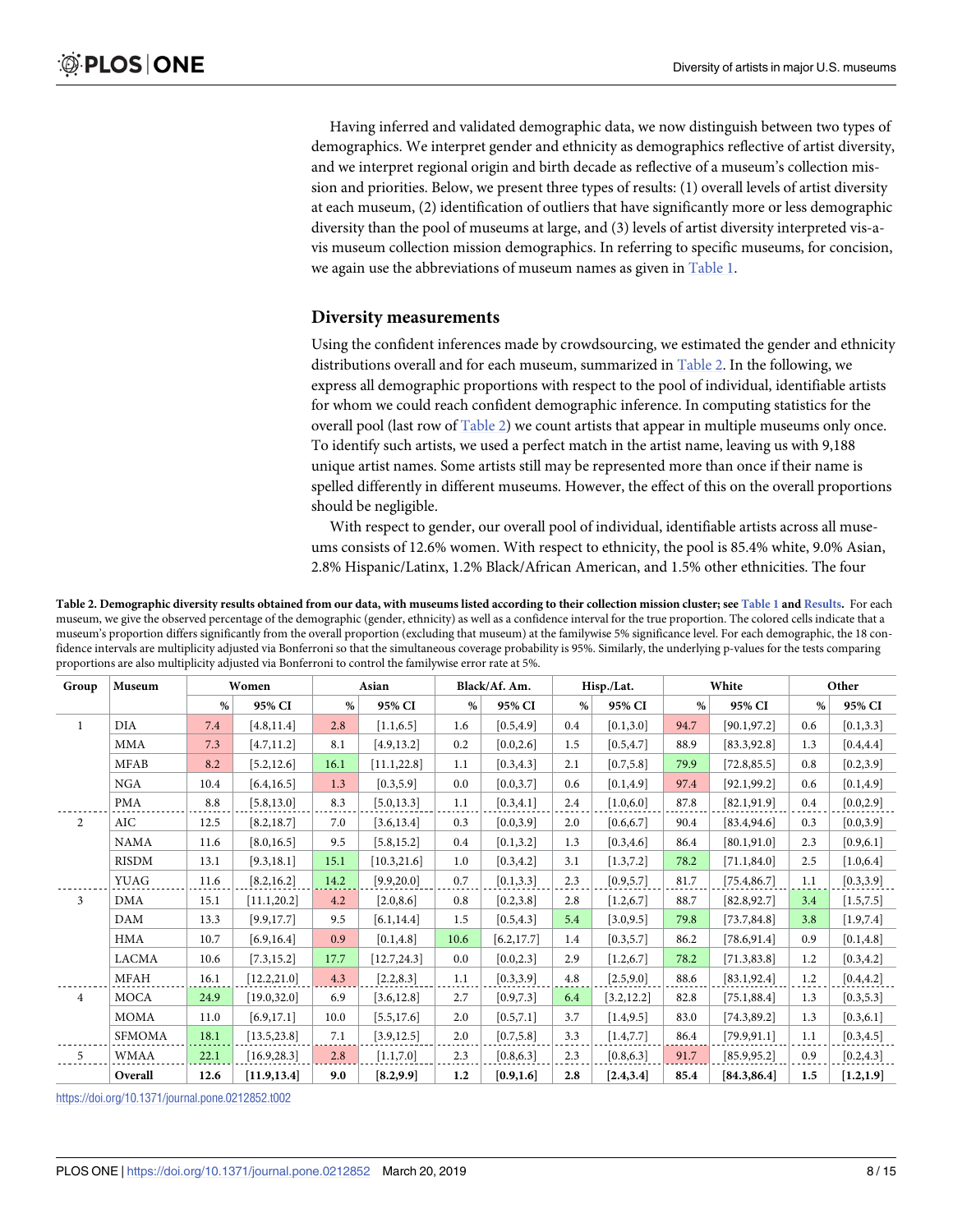<span id="page-8-0"></span>largest groups represented across all 18 museums in terms of gender and ethnicity are white men (75.7%), white women (10.8%), Asian men (7.5%), and Hispanic/Latinx men (2.6%). All other groups are represented in proportions less than 1%. To give a sense of the sampling error, [Table](#page-7-0) 2 shows (simultaneous) 95% confidence intervals for the true proportions, computed using the score approach with a Bonferroni adjustment [[40](#page-14-0)].

To provide some perspective on these results, we make several comparisons. First, we consider the 2016 American Community Survey  $[41]$ , an ongoing survey that is run by the U.S. Census Bureau but is distinct from the decennial census. Because artists in our database come from many time periods and geographic regions, a direct comparison with ACS data would not be meaningful. To move towards a more meaningful comparison, we restrict our attention to artist records in our database with geographic origin in North America and with birth year of 1945 or later. In this subset, there were 831 CGIs, with women constituting 29.8%. In contrast, the ACS shows the current gender breakdown of artists and related workers to be 43.3% women. From our artist database, we could make 724 CEIs, with 91.7% white, 3.9% Black/African American, 1.0% Hispanic/Latinx, 0.6% Asian, and 2.9% other ethnicities. The ACS found the most common single races/ethnicities of artist to be white (78.6%), Asian (11.5%), and Black/African American (2.3%). We can also compare our results to the general U.S. population via the decennial census, which found the U.S. population to be 50.9% women, 72.4% white, 12.6% Black/African American, and 4.8% Asian [[42](#page-14-0), [43](#page-14-0)]. Hence our artist database is more white and male as compared to ACS and census data. It is important to note that the ACS uses census demographic information, which separates the question of race and ethnicity. This means that individuals must select a race independent of whether they identify ethnically as Hispanic/Latinx. If one accounts for the change in distributions using white non-Hispanic/ Latinx, then the U.S. population is 69.1% white [\[44](#page-14-0)].

#### **Diversity outlier analysis**

To detect museums with significantly different diversity from our pool of data at large, we performed statistical tests for differences in proportions. Specifically, we compared a museum's demographic proportion to the remainder of the pool, excluding that museum. Colored cells in [Table](#page-7-0) 2 indicate instances in which the museum's proportion was significantly different from the pool using a multiplicity adjusted p-value less than 0.05. Red cells indicate less diversity (more male, less nonwhite, or more white) and green cells indicate greater diversity.

With respect to gender, DIA, MMA, and MFAB have a significantly lower proportion of women, while MOCA, SFMOMA, and WMAA are higher. With respect to the proportion of Asian artists, DIA, NGA, DMA, HMA, MFAH, and WMAA are low and MFAB, RISDM, YUAG, and LACMA are high. For Black/African American artists, no museums are significantly lower than the overall level, while HMA stands out with high representation. Similarly, for Hispanic/Latinx artists, we observe outliers only on the high end, namely DAM and MOCA. Museums with higher representation of white artists are DIA, NGA, and WMAA, whereas MFAB, RISDM, DAM, and LACMA are less white. Finally, in the "other" ethnicity category, there are no outliers on the low end, and DMA and DAM have higher proportions than the pool.

#### **Diversity and museum collection mission**

Museums have different collection missions characterized, typically, by geographic regions and by time periods. Most of the museums we selected are considered encyclopedic in their collecting missions, aspiring to represent the whole of human visual expression across geography and time. [Table](#page-9-0) 3 shows the geographic origin proportions we inferred for each museum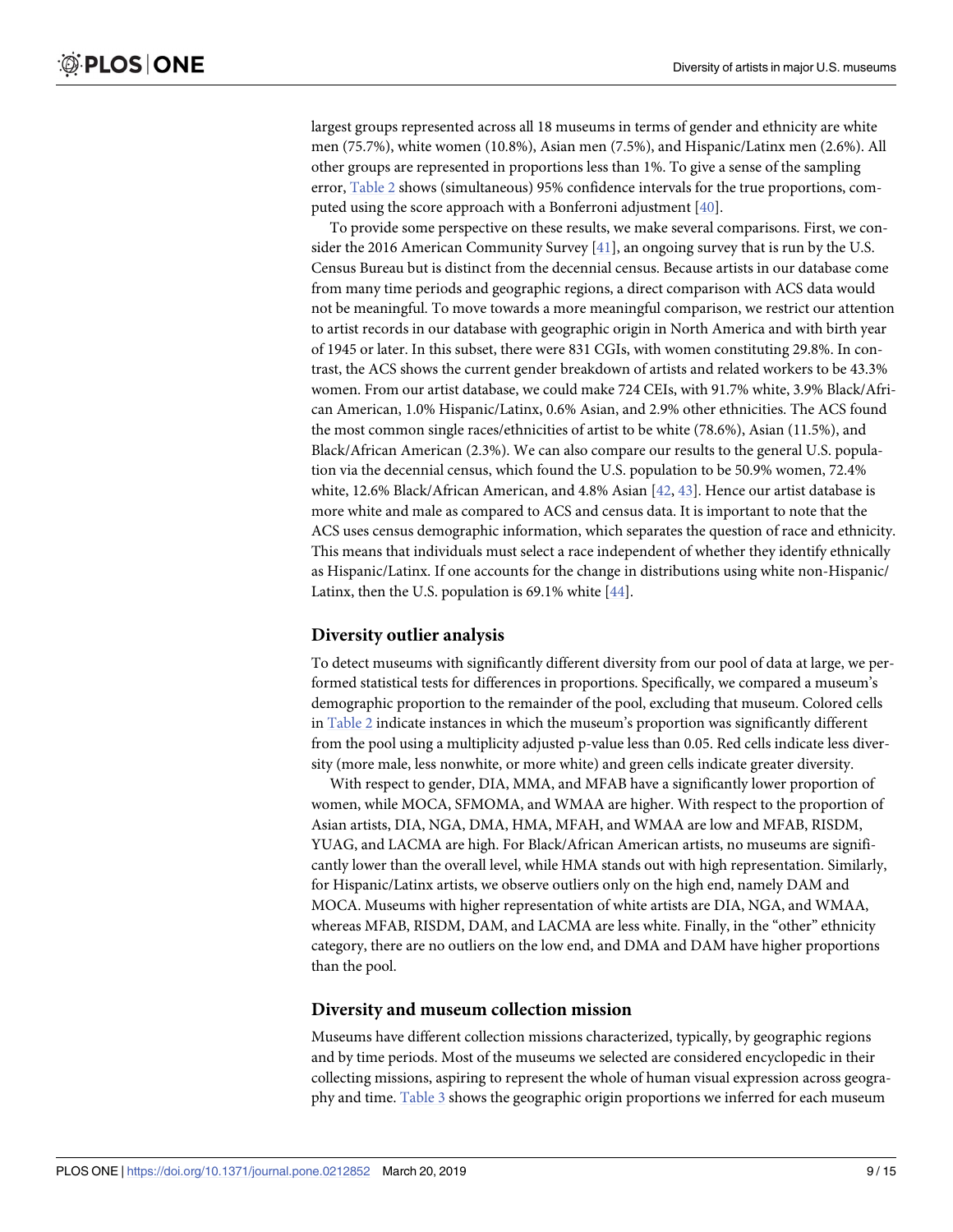|       |             |            |             |               | years). The table is arranged by collection mission groups determined through cluster analysis; see main text and Fig 1. | Asia. These are the GEO3 regions utilized by the United Nations. We also give the average birth year of artists within the museum (based on their decade-rounded birth |             |                 |
|-------|-------------|------------|-------------|---------------|--------------------------------------------------------------------------------------------------------------------------|------------------------------------------------------------------------------------------------------------------------------------------------------------------------|-------------|-----------------|
| Group | Museum      | Africa (%) | Asia $(\%)$ | Europe $(\%)$ | Lat. Am. $(\%)$                                                                                                          | North Am. $(\%)$                                                                                                                                                       | W. Asia (%) | Avg. Birth Year |
| 1     | DIA         | 0.2        | 2.9         | 59.5          | 0.6                                                                                                                      | 36.9                                                                                                                                                                   | 0.0         | 1802            |
|       | <b>MMA</b>  | 0.2        | 9.5         | 63.6          | 0.8                                                                                                                      | 25.7                                                                                                                                                                   | 0.2         | 1804            |
|       | MFAB        | 0.0        | 16.3        | 51.2          | 1.9                                                                                                                      | 30.6                                                                                                                                                                   | 0.0         | 1803            |
|       | NGA         | 0.0        | 0.9         | 56.9          | 0.0                                                                                                                      | 42.2                                                                                                                                                                   | 0.0         | 1813            |
|       | <b>PMA</b>  | 0.4        | 7.5         | 61.9          | 1.9                                                                                                                      | 28.3                                                                                                                                                                   | 0.0         | 1806            |
| 2     | AIC         | 0.0        | 6.5         | 56.5          | 1.4                                                                                                                      | 35.5                                                                                                                                                                   | 0.0         | 1836            |
|       | <b>NAMA</b> | 0.0        | 9.7         | 37.4          | 0.9                                                                                                                      | 51.8                                                                                                                                                                   | 0.2         | 1850            |
|       | RISDM       | 0.0        | 13.5        | 44.2          | 3.6                                                                                                                      | 38.6                                                                                                                                                                   | 0.2         | 1849            |
|       | <b>YUAG</b> | 0.0        | 14.1        | 39.7          | 1.9                                                                                                                      | 44.1                                                                                                                                                                   | 0.2         | 1851            |
| 3     | DMA         | 0.2        | 4.4         | 45.1          | 1.4                                                                                                                      | 48.9                                                                                                                                                                   | 0.0         | 1886            |
|       | DAM         | 0.5        | 8.4         | 29.7          | 3.1                                                                                                                      | 58.1                                                                                                                                                                   | 0.3         | 1886            |
|       | HMA         | 2.5        | 0.3         | 37.8          | 0.8                                                                                                                      | 58.6                                                                                                                                                                   | 0.0         | 1866            |
|       | LACMA       | $0.4\,$    | 17.4        | 44.4          | 2.4                                                                                                                      | 35.5                                                                                                                                                                   | 0.0         | 1885            |
|       | MFAH        | 0.4        | 4.4         | 38.6          | 4.0                                                                                                                      | 52.5                                                                                                                                                                   | 0.2         | 1891            |
| 4     | <b>MOCA</b> | 0.5        | 5.9         | 22.3          | 4.0                                                                                                                      | 67.3                                                                                                                                                                   | 0.0         | 1949            |

MOMA | 1.0 | 10.5 | 47.6 | 3.1 | 37.8 | 0.0 | 1921 SFMOMA | 1.3 | 7.2 | 32.8 | 3.8 | 55.0 | 0.0 | 1929 5 | WMAA | 0.0 | 2.1 | 11.1 | 1.9 | 84.7 | 0.2 | 1932 **Overall 0.4 8.7 44.0 2.1 44.6 0.1 1863**

<span id="page-9-0"></span>[Table](#page-8-0) 3. Demographics reflective of museum collection missions, namely geographic origin and artist birth year. We give the observed percentage of artists at each museum confidently inferred to have origin in the following regions: Africa; Asia and the Pacific; Europe; Latin America and the Caribbean; North America; and West Asia. These are the GEO3 regions utilized by the United Nations. We also give the average birth year of artists within the museum (based on their decade-rounded birth

<https://doi.org/10.1371/journal.pone.0212852.t003>

as well as birth decade information summarized by the average over all IIA records within each museum after removing duplicates.

We characterized each museum as a point in the six-dimensional space of coordinates, with average birth year values scaled to span the unit interval to be commensurate with proportions for clustering. We ran hierarchical agglomerative clustering with average linking using the maximum distance to obtain clusters. See Fig  $1(A)$  for the dendogram. We cut the dendogram at five clusters, which constitute the groupings of [Table](#page-2-0) 1. Using a similar clustering procedure, we performed a separate grouping of museums based on artist diversity, by characterizing each museum as a point in the five-dimensional space of the gender and ethnicity proportions from [Table](#page-7-0) 2. We cut the dendogram to obtain three diversity clusters; see Fig  $1(B)$ .

Because it is difficult to visualize the museums in the high dimensional spaces mentioned above, we plot the clusters in a simplified setting. Fig  $2(A)$  shows the data projected into a plane chosen for easy interpretability; we plot each museum according to its proportion of North American artists and its average artist birth year. Colors indicate the collection mission cluster. The letters inside each circle indicate the museum's diversity cluster. Fig  $2(B)$  plots each museum according to its proportion of women artists and white artists. Colors indicate the diversity cluster. The numbers inside each circle indicate the museum's collection mission cluster.

There is not a strong connection between these two different clustering schemes. Clusters with respect to collection mission do not persist when using the different metric of artist diversity. Stated differently, museums with similar collection missions can have quite different diversity profiles, and vice versa. For instance, in Fig  $2(A)$ , DAM, DMA, and MFAH have similar collection profiles in terms of geographic origin and time period. However, in Fig  $2(B)$ , while DMA and MFAH are in the same diversity cluster, DAM is in a different cluster,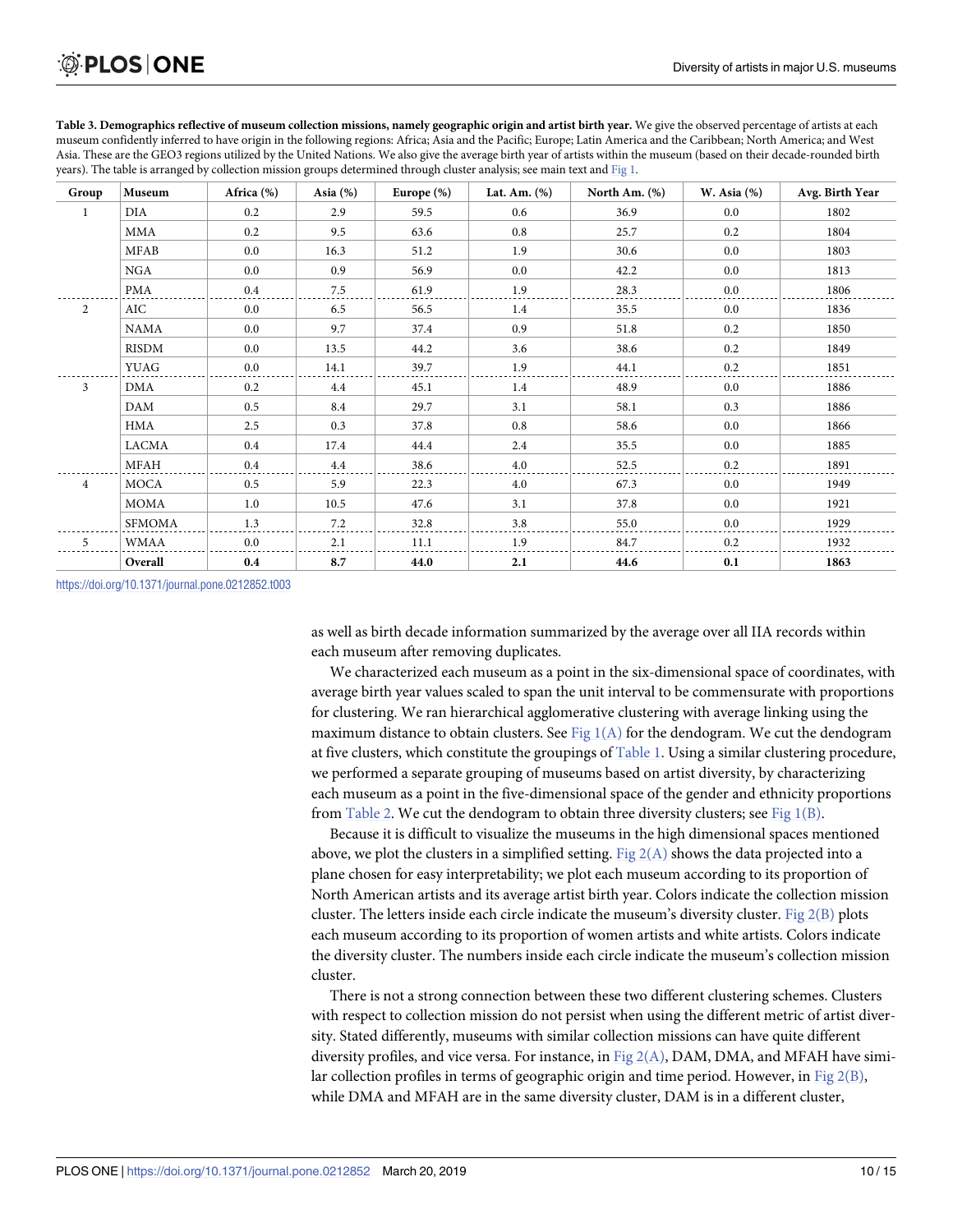#### <span id="page-10-0"></span>(A) Collection Habit Clusters



(B) Artist Diversity Clusters



[Fig](#page-9-0) 1. Groupings of museums determined by clustering on collection mission demographics and on artist diversity demographics. We use agglomerative hierarchical clustering with average linking under the maximum distance to form clusters. See notes of [Table](#page-2-0) 1 of main text for museum abbreviations. (A) Museum collection mission clusters based on geographic origin and average artist birth year in [Table](#page-9-0) 3. (B) Museum diversity clusters based on the gender and ethnicity demographics in [Table](#page-7-0) 2.

<https://doi.org/10.1371/journal.pone.0212852.g001>

characterized by substantially fewer white artists, and substantially more men. As another example, in Fig  $2(A)$ , AIC and RISDM have similar collection profiles, and yet in Fig  $2(B)$ , they are in different diversity clusters, with RISD substantially less white. Conversely to these examples, in [Fig](#page-11-0)  $2(B)$ , PMA and and HMA have fairly similar diversity profiles, and yet Fig  $2(A)$  shows them in different collection clusters, with PMA having a much older and less North American collection. Fig  $2(\text{C})$  provides a summary that compares the two clustering schemes, plotting diversity cluster versus collection mission cluster.

## **Discussion and conclusions**

We studied 10,108 individual, identifiable artist records from 18 museums. By combining crowdsourced data, including confidence ratings, we inferred gender, ethnicity, geographic origin, and birth decade for 89%, 82%, 83%, and 79% of these individuals, respectively. Restricting our attention to individual, identifiable artists, we found that the artists whose works are held in mainstream U.S. museums are predominantly white men, who comprise 75.7% of all artists in our pool. We also found that museums with similar foci on time periods and geographic regions can have quite different levels of artist diversity in terms of gender and ethnicity.

Our study comes with limitations. First, all statements about artist demographics are limited to individual, identifiable artists. This restriction affects museums differentially. For example, MFAB boasts 85,000 works of art from Egypt, the Near East, Greece, Italy, and other areas.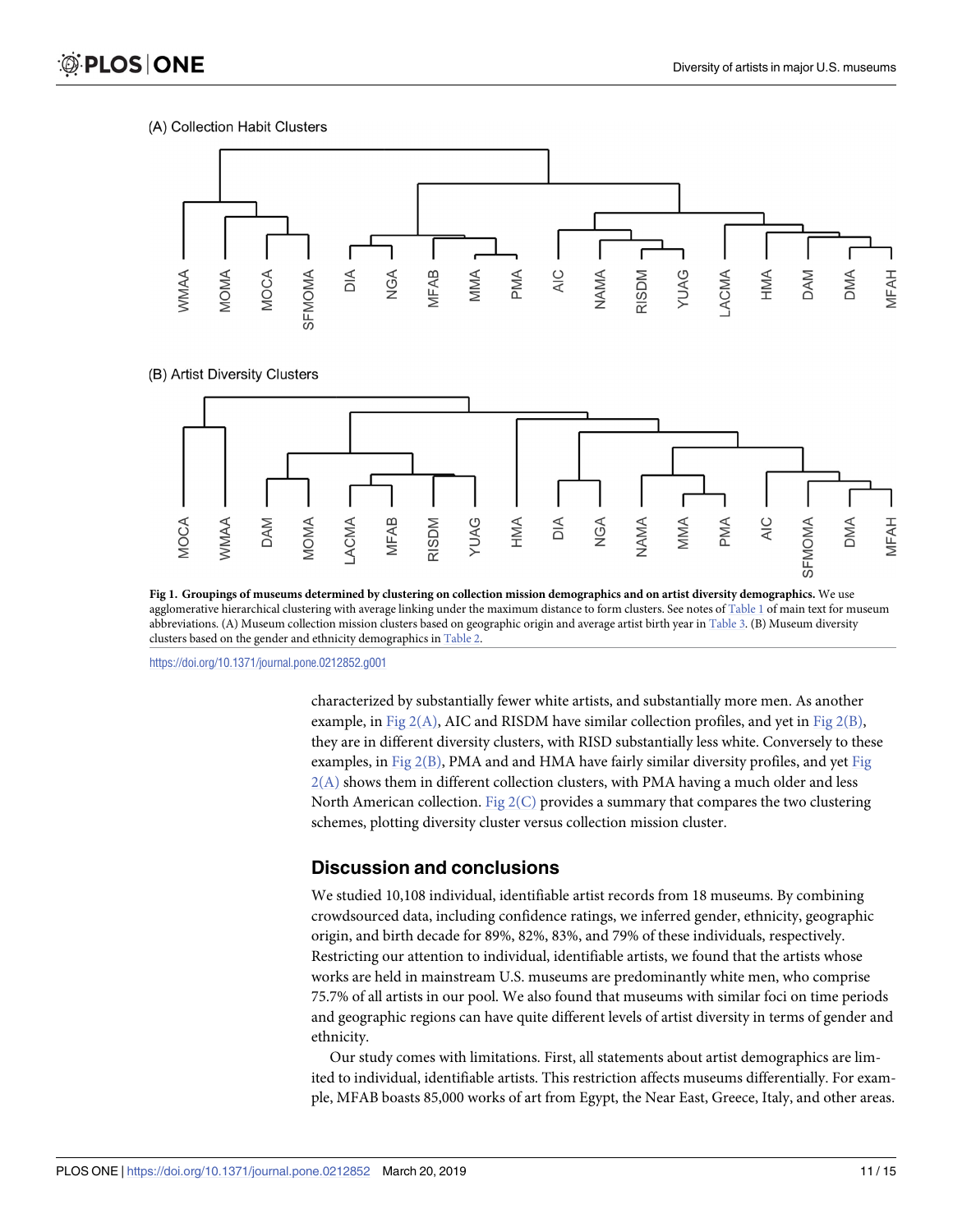<span id="page-11-0"></span>

agglomerative hierarchical clustering with average linking under the maximum distance to form clusters. See notes of [Table](#page-2-0) 1 for museum abbreviations. Museums that have similar collection missions can have markedly different levels of gender and ethnic diversity, and vice versa. (A) Clustering based on demographics indicative of museum collection missions, namely the geographic regions and average birth year as shown in [Table](#page-9-0) 3. For ease of visualization, we present this six-dimensional data in a simpler format, showing proportion of artists with geographic origin in North America and average birth year of artists. Clusters are color coded and numbered 1 through 4; these are the group numbers in Tables [1,](#page-2-0) [2](#page-7-0), and [3](#page-9-0). The letters inside each circle identify the museum's diversity cluster. (B) Clustering based on demographics indicative of museum artist diversity, namely proportion of women and of each ethnic category, as given in [Table](#page-7-0) 2. For ease of visualization, we present this five-dimensional data in a simpler format, showing proportion of artists who are women and proportion of artists who are white. Clusters are color coded and labeled A—D. The numbers inside each circle identify the museum's collection mission cluster from panel (A). (C) Comparison of the two clustering schemes, grouping museums by collection mission cluster on the horizontal axis and diversity cluster on the vertical axis. There is no particular relationship between the two schemes.

<https://doi.org/10.1371/journal.pone.0212852.g002>

These generally have no identifiable artist. In contrast, MOCA has an identified artist for nearly all works in the collection. Second, our results carry the assumption that there is no demographic bias in the ability of the crowdworkers to make a confident inference. While we validated our data internally and externally, as reported, we saw some signs that it may be harder to identify women artists from information given on the internet. Future work could investigate this hypothesis. Third, we have focused on artists in a museum's catalog; we could strengthen our inferences about diversity if one accounted for the number of works held by each artist, when and how these works were acquired, and whether or not these works are displayed. Lastly, we have reported on *inferred* demographics of artists. Gender, ethnicity, and even geographic origin are characteristics most appropriately expressed by artists themselves.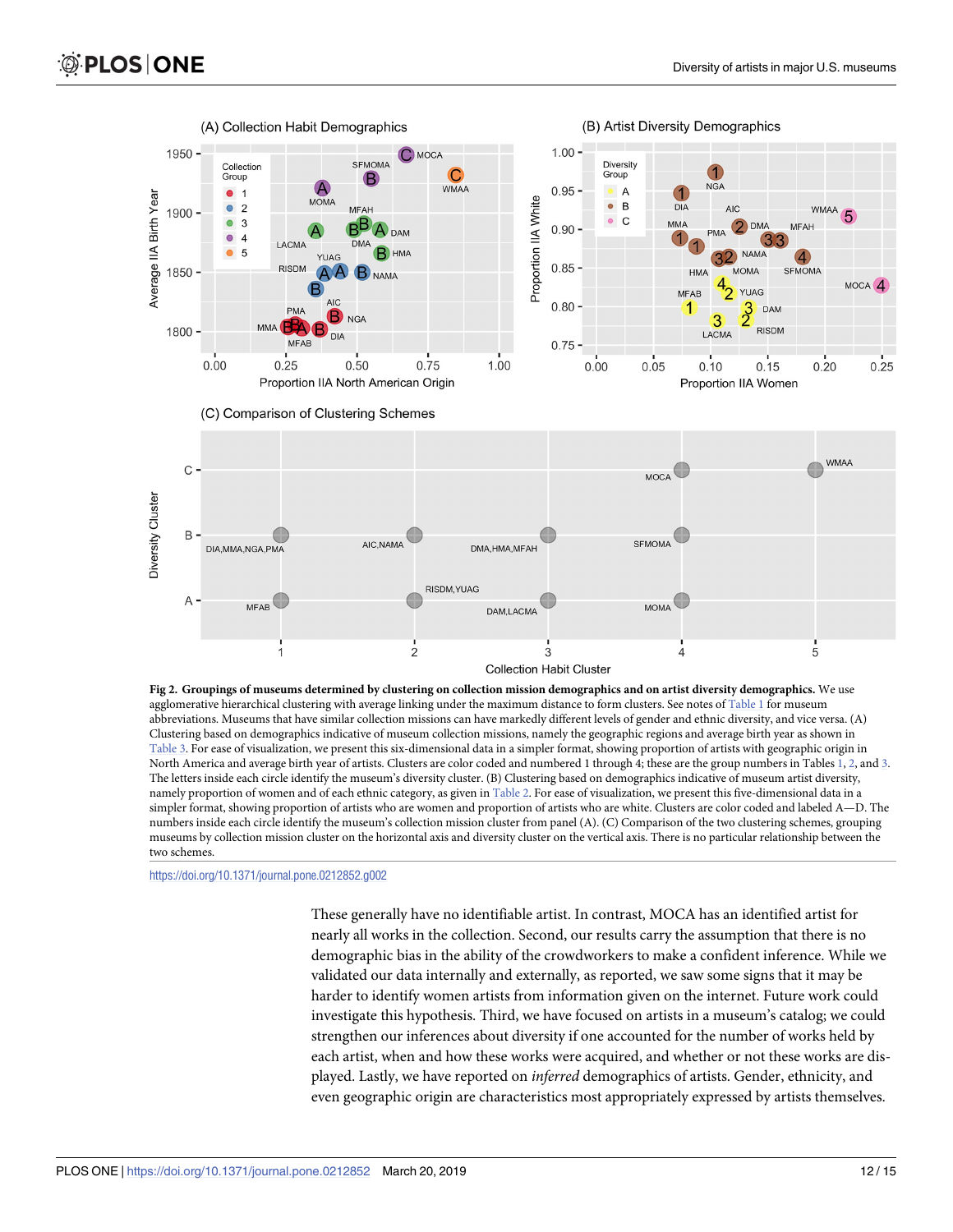<span id="page-12-0"></span>However, because data is necessary to begin an empirical discussion of diversity, we have carried out inferences using the data available.

Our demographic estimates provide museums with a benchmark for diversity in their collections, and could be used to make decisions impacting collection development. Our clustering results expose a very weak association between collection mission and diversity, thereby opening the possibility that a museum wishing to increase diversity in its collection might do so without changing the geographic and/or temporal emphases of its mission.

The higher the percentage of works by individual, identifiable artists present in a collection, the more complete a demographic picture our study reveals. Our study sheds more light on the demographics of Western artists from the early modern period through the present than it does on those from earlier times and/or those from outside of the West. For most artists in the latter group, artist demographics of the type we study have been lost to history. Future work could creatively develop appropriate and feasible demographic measurements of these older and/or non-Western artists. Combined with the methods we have presented here, a broad demographic picture would then be available to any museum interested in empirical selfreflection as it engaged in collection development with an eye towards diversity.

Finally, our methodology can be used to assess diversity on a large scale in settings other than the art world. As mentioned earlier, diversity in professional and academic spheres has increasingly been a subject of inquiry, including, for example, [[9,](#page-13-0) [10\]](#page-13-0). Important studies like [\[10\]](#page-13-0) leverage the availability of raw data—in that case, Facebook users' self-identified genders. Studies like [[9\]](#page-13-0) depend on the labor of investigators to manually infer the gender of each person admitted to the study. This is heroic work, though the approach limits the size of a study and largely precludes a validation of the investigators' inferences. Our work efficiently uses crowdsourcing to create a large and robust set of demographic inferences and thus opens up the possibility of accurately assessing diversity on large scales in a variety of settings.

#### **Acknowledgments**

Laurie Tupper provided valuable input on the design of the pilot study used in our work.

#### **Author Contributions**

**Conceptualization:** Chad M. Topaz.

**Data curation:** Chad M. Topaz, Bernhard Klingenberg, Daniel Turek, Brianna Heggeseth.

**Formal analysis:** Chad M. Topaz, Bernhard Klingenberg, Daniel Turek, Brianna Heggeseth.

**Funding acquisition:** Chad M. Topaz.

- **Investigation:** Chad M. Topaz, Bernhard Klingenberg, Daniel Turek, Brianna Heggeseth, Pamela E. Harris, Julie C. Blackwood, C. Ondine Chavoya, Steven Nelson, Kevin M. Murphy.
- **Methodology:** Chad M. Topaz, Bernhard Klingenberg, Daniel Turek, Brianna Heggeseth, Pamela E. Harris, Julie C. Blackwood, C. Ondine Chavoya, Steven Nelson, Kevin M. Murphy.

**Project administration:** Chad M. Topaz.

**Resources:** Chad M. Topaz, Brianna Heggeseth.

**Software:** Chad M. Topaz, Bernhard Klingenberg, Daniel Turek, Brianna Heggeseth.

**Supervision:** Chad M. Topaz, Daniel Turek.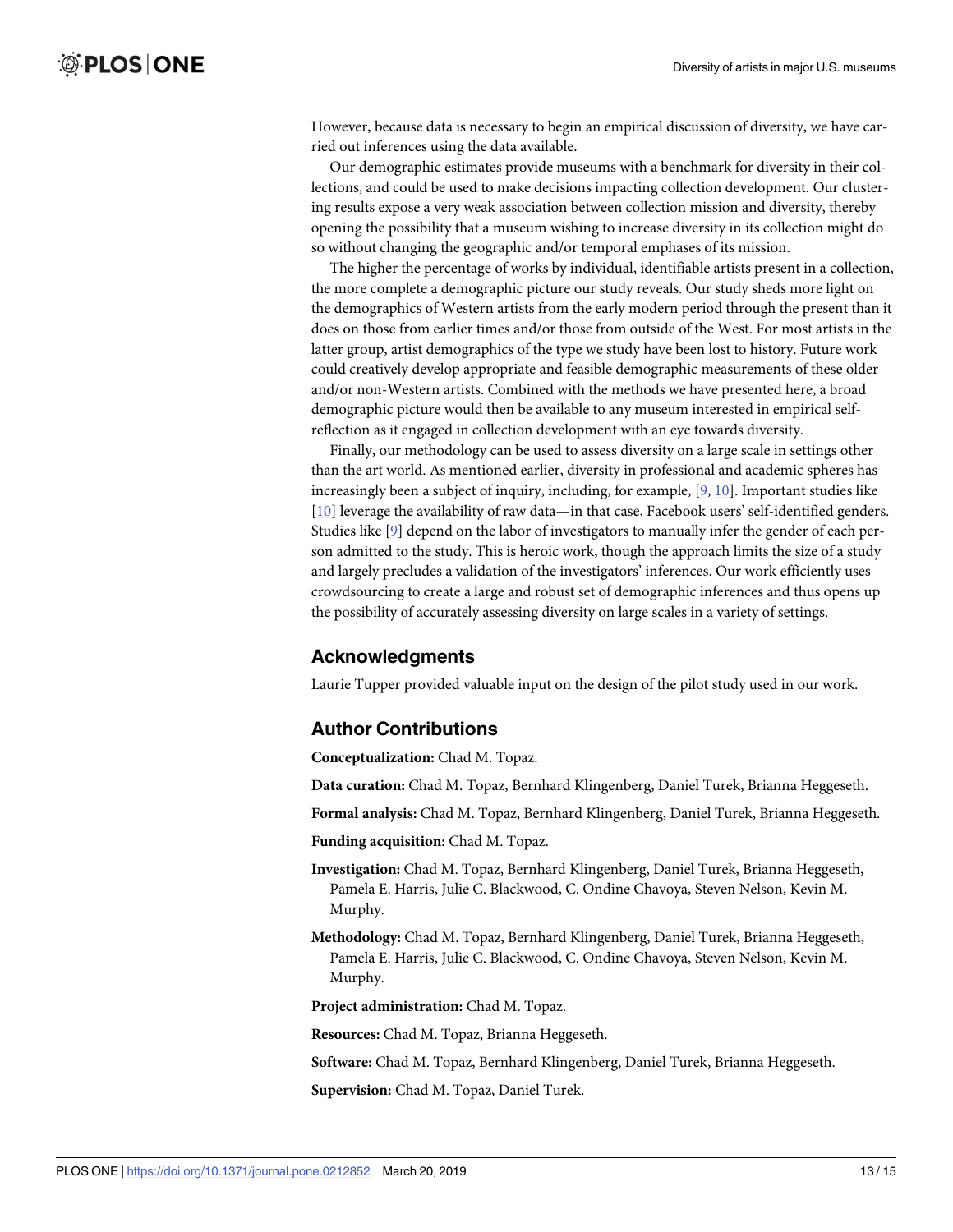<span id="page-13-0"></span>**Validation:** Chad M. Topaz, Bernhard Klingenberg, Daniel Turek, Brianna Heggeseth, Pamela E. Harris, Julie C. Blackwood.

**Visualization:** Chad M. Topaz, Bernhard Klingenberg, Brianna Heggeseth.

- **Writing – original draft:** Chad M. Topaz, Bernhard Klingenberg, Daniel Turek, Brianna Heggeseth, Pamela E. Harris, Julie C. Blackwood, C. Ondine Chavoya, Steven Nelson, Kevin M. Murphy.
- **Writing – review & editing:** Chad M. Topaz, Bernhard Klingenberg, Daniel Turek, Brianna Heggeseth, Pamela E. Harris, Julie C. Blackwood, C. Ondine Chavoya, Steven Nelson, Kevin M. Murphy.

#### **References**

- **[1](#page-0-0).** Schonfeld R, Westermann M. Art Museum Staff Demographic Survey; 2015. Andrew W. Mellon Foundation. Retrieved from: [https://mellon.org/programs/arts-and-cultural-heritage/art-history-conservation](https://mellon.org/programs/arts-and-cultural-heritage/art-history-conservation-museums/demographic-survey)[museums/demographic-survey](https://mellon.org/programs/arts-and-cultural-heritage/art-history-conservation-museums/demographic-survey).
- **[2](#page-0-0).** Gan AM, Voss ZG, Phillips L, Anagnos C, Wade AD. The Gender Gap in Art Museum Directorships; 2014. Association of Art Museum Directors and the National Center for Arts Research. Retrieved from: [https://aamd.org/sites/default/files/document/The%20Gender%20Gap%20in%20Art%20Museum%](https://aamd.org/sites/default/files/document/The%20Gender%20Gap%20in%20Art%20Museum%20Directorships_0.pdf) [20Directorships\\_0.pdf.](https://aamd.org/sites/default/files/document/The%20Gender%20Gap%20in%20Art%20Museum%20Directorships_0.pdf)
- **[3](#page-0-0).** Association of Art Museum Directors. Mapping the Reach of Art Museums; 2016. Retrieved from: <https://aamd.org/advocacy/key-issues/mapping-the-reach-of-art-museums>.
- **[4](#page-1-0).** Hutchinson E. American Identities: A New Look; 2003. College Art Association Reviews. Retrieved from: [http://www.caareviews.org/reviews/527#.WwsZk2aZO9Z.](http://www.caareviews.org/reviews/527#.WwsZk2aZO9Z)
- **5.** Walker A. Coming of Age: American Art Installations in the Twenty-First Century. American Art. 2010; 24(2):2–8. <https://doi.org/10.1086/656450>
- **[6](#page-1-0).** Yount S. Redefining American Art: Native American Art in The American Wing; 2017. Metropolitan Museum of Art. Retrieved from: [https://www.metmuseum.org/blogs/now-at-the-met/2017/native](https://www.metmuseum.org/blogs/now-at-the-met/2017/native-american-art-the-american-wing)[american-art-the-american-wing.](https://www.metmuseum.org/blogs/now-at-the-met/2017/native-american-art-the-american-wing)
- **[7](#page-1-0).** Kennedy R. Black Artists and the March into the Museum. New York Times. 2015;29.
- **[8](#page-1-0).** Quillian L, Pager D, Hexel O, Midtboen AH. Meta-Analysis of Field Experiments Shows no Change in Racial Discrimination in Hiring over Time. Proceedings of the National Academy of Sciences. 2017; 114(41):10870–10875. <https://doi.org/10.1073/pnas.1706255114>
- **[9](#page-12-0).** Nittrouer CL, Hebl MR, Ashburn-Nardo L, Trump-Steele RC, Lane DM, Valian V. Gender Disparities in Colloquium Speakers at Top Universities. Proceedings of the National Academy of Sciences. 2018; 115(1):104–108. <https://doi.org/10.1073/pnas.1708414115>
- **[10](#page-1-0).** Garcia D, Mitike Kassa Y, Cuevas A, Cebrian M, Moro E, Rahwan I, et al. Analyzing Gender Inequality through Large-Scale Facebook Advertising Data. Proceedings of the National Academy of Sciences. 2018; 115(27):6958–6963. <https://doi.org/10.1073/pnas.1717781115>
- **[11](#page-1-0).** Topaz CM, Sen S. Gender Representation on Journal Editorial Boards in the Mathematical Sciences. PLOS One. 2016; 11(8):e0161357. <https://doi.org/10.1371/journal.pone.0161357> PMID: [27536970](http://www.ncbi.nlm.nih.gov/pubmed/27536970)
- **[12](#page-2-0).** Detroit Institute of Arts. Retrieved from: <https://www.dia.org>.
- **13.** Metropolitan Museum of Art. Retrieved from: <http://www.metmuseum.org>.
- **14.** Museum of Fine Arts, Boston. Retrieved from: <https://www.mfa.org>.
- **15.** National Gallery of Art. Retrieved from: <https://www.nga.gov>.
- **16.** Philadelphia Museum of Art. Retrieved from: [http://www.philamuseum.org.](http://www.philamuseum.org)
- **17.** Art Institute of Chicago. Retrieved from: <https://www.artic.edu>.
- **18.** Nelson-Atkins Museum of Art. Retrieved from: <https://art.nelson-atkins.org>.
- **19.** Museum of Art, Rhode Island School of Design. Retrieved from: <https://risdmuseum.org>.
- **20.** Yale University Art Gallery. Retrieved from: [http://art.yale.edu.](http://art.yale.edu)
- **21.** Dallas Museum of Art. Retrieved from: <https://www.dma.org>.
- **22.** Denver Art Museum. Retrieved from: <https://denverartmuseum.org>.
- **23.** High Museum of Art. Retrieved from: <http://www.high.org>.
- **24.** Los Angeles County Museum of Art. Retrieved from: [http://www.lacma.org.](http://www.lacma.org)